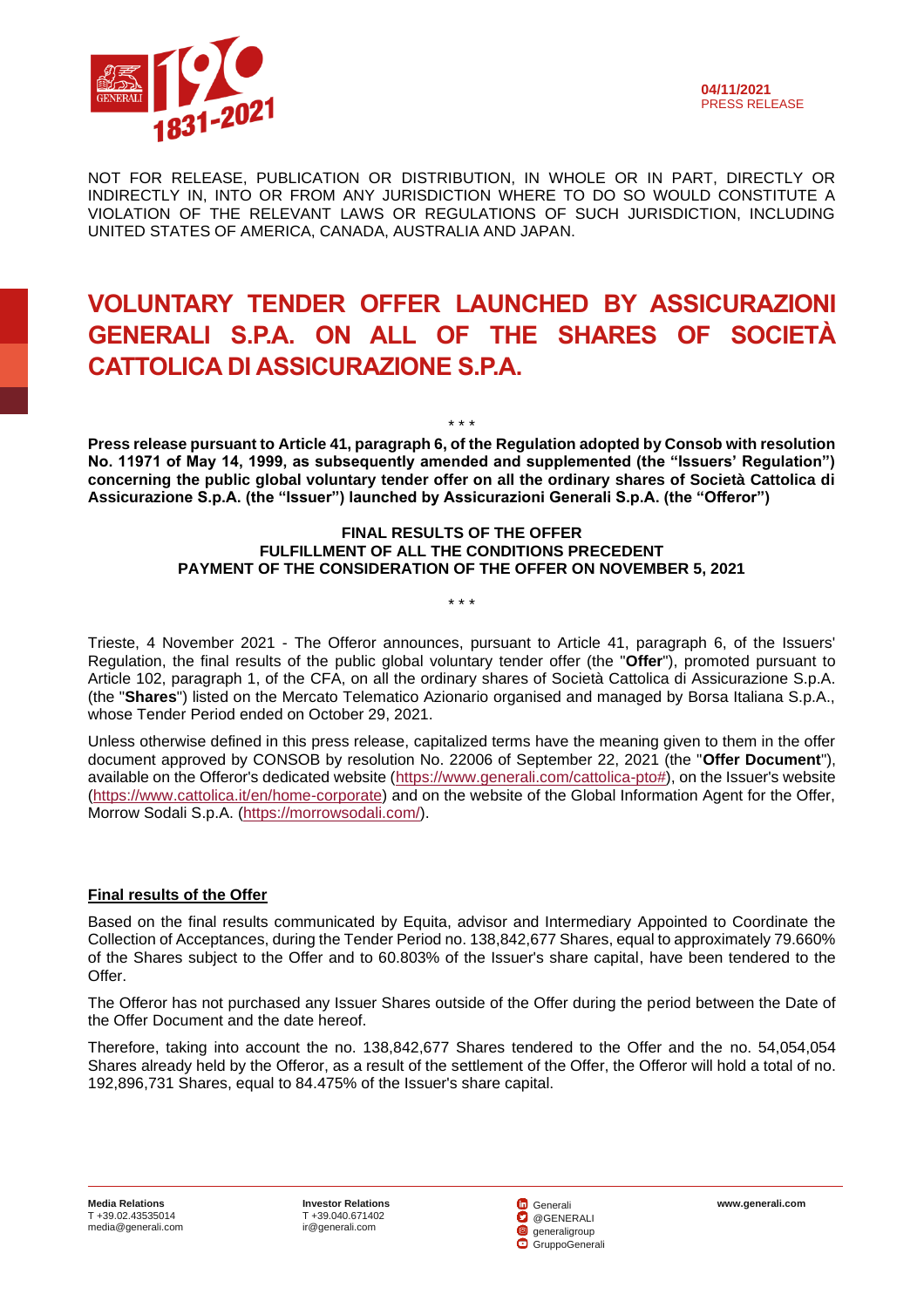

# **Conditions Precedent of the Offer**

Please note that the Antitrust Condition Precedent, as communicated by the Offeror on October 21, 2021 has already been fulfilled. Furthermore, the Offeror confirms what already communicated on October 29, 2021 regarding the fulfilment of the Minimum Threshold Condition Precedent and the Treasury Shares Condition Precedent.

With reference to the other Conditions Precedent, the Offeror informs that the Material Acts Condition Precedent, the No Share Capital Increase in Option Condition Precedent, the Prior Authorisations Condition Precedent, the Defensive Measures Condition Precedent and the MAC Condition Precedent (as defined and described in the Offer Document in Section A, Paragraph A.1, to which reference should be made) have been fulfilled.

The Offer, therefore, is effective and will be completed.

#### **Consideration and Payment Date**

Please note that the Consideration for each Share tendered to the Offer is equal to Eur 6.75 (*cum* dividend, *i.e.* including the coupons related to any dividend distributed by the Issuer).

The payment of the Consideration to the holders of the Shares tendered to the Offer simultaneously with the transfer to the Offeror of the ownership of such Shares, will be made in cash on the Payment Date, which will be the fifth Stock Market Trading Day following the end of the Tender Period, therefore on November 5, 2021.

As indicated in the Offer Document, the Consideration will be transferred by the Offeror to the account indicated by the Intermediary Appointed to Coordinate the Collection of Acceptances and transferred by the latter to the Appointed Intermediaries, which will transfer the funds to the Depository Intermediaries in order to credit the accounts of their respective clients, in accordance with the instructions provided by the Acceptors concerned in the Acceptance Form.

The Consideration is net of Italian income tax on financial transactions, stamp duty and registration tax, where due, and of fees, commissions and expenses, which shall be borne by the Offeror. Any income tax, deduction and substitute tax, where due in relation to any capital gain realized, will be borne by the Acceptors.

\* \* \*

NOT FOR RELEASE, PUBLICATION OR DISTRIBUTION, IN WHOLE OR IN PART, DIRECTLY OR INDIRECTLY IN ANY COUNTRY WHERE THE RELEASE, PUBLICATION OR DISTRIBUTION OF THIS NOTICE MAY CONSTITUTE A VIOLATION TO THE LAWS OR REGULATIONS APPLICABLE IN SUCH JURISDICTION (INCLUDING UNITED STATES OF AMERICA, CANADA, AUSTRALIA AND JAPAN).

All the terms defined herein have the meaning ascribed to them in the offer document published on the Generali's website on 28 September 2021 (the "**Offer Document**").

The public global voluntary tender Offer described in this Notice has been promoted by Generali over the totality of the ordinary shares of Cattolica.

This Notice does not constitute an offer to buy or sell Cattolica shares.

As required by applicable regulations, the Offeror published the Offer Document which Cattolica shareholders shall carefully examine.